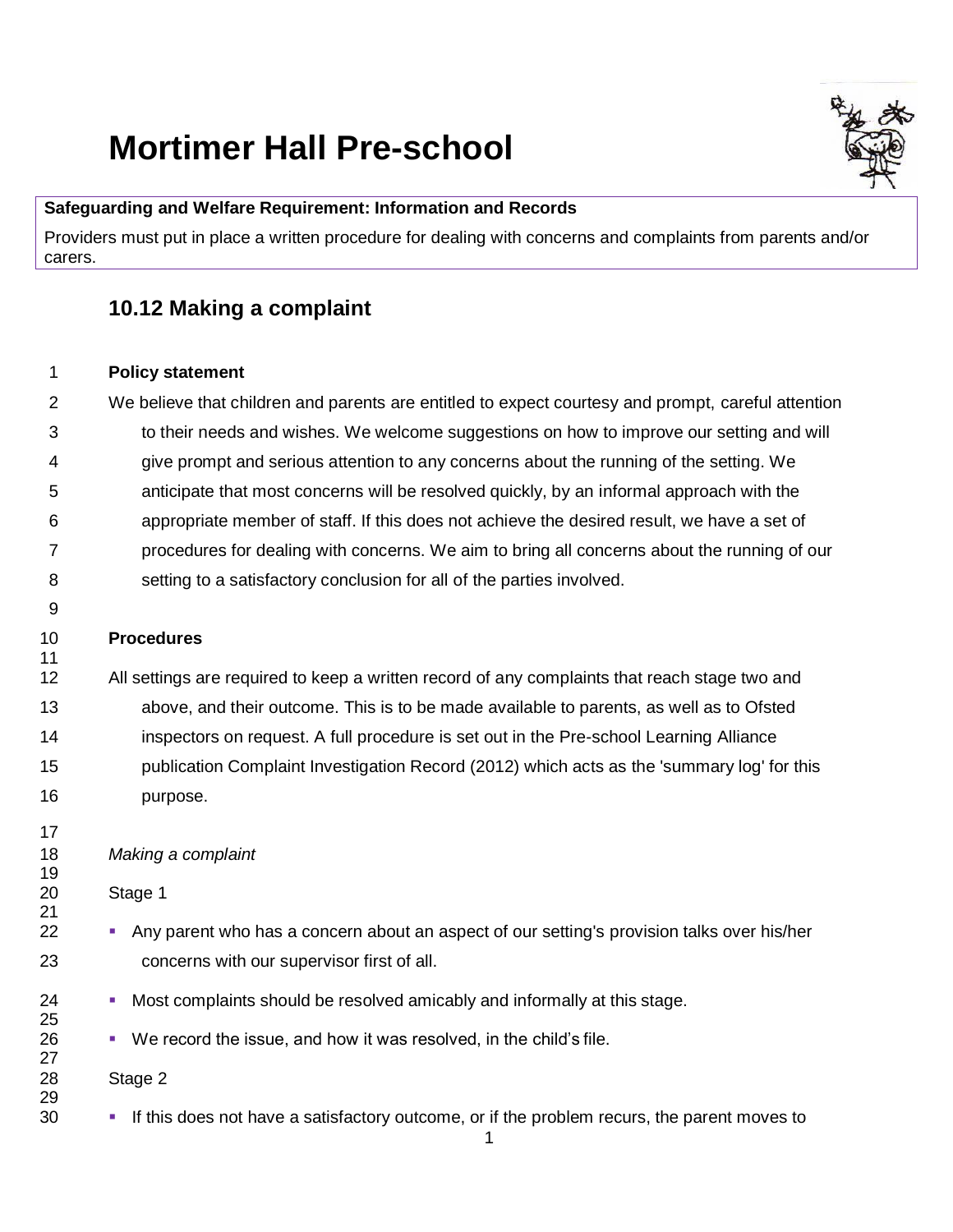- this stage of the procedure by putting the concerns or complaint in writing.
- **•** For parents who are not comfortable with making written complaints, there is a template form for recording complaints in the Complaint Investigation Record; the form may be completed our supervisor and signed by the parent.
- Our setting stores all information relating to written complaints from parents in the child's personal file. However, if the complaint involves a detailed investigation, our supervisor may wish to store all information relating to the investigation in a separate file designated for this complaint.
- 39 When the investigation into the complaint is completed, our supervisor meets with the parent to discuss the outcome.
- We inform parents of the outcome of the investigation within 28 days of him/her making the complaint.
- When the complaint is resolved at this stage, we log the summative points in our Complaint Investigation Record, which is made available to Ofsted on request.
- Stage 3
- **•** If the parent is not satisfied with the outcome of the investigation, he or she requests a meeting with our supervisor and the chair. The parent may have a friend or partner present if they prefer and our supervisor should have the support of the committee.
- An agreed written record of the discussion is made, as well as any decision or action to take as a result. All of the parties present at the meeting sign the record and receive a copy of it.
- This signed record signifies that the procedure has concluded. When the complaint is resolved at this stage, we log the summative points in our Complaint Investigation Record.
- Stage 4

- **•** If at the stage three meeting the parent cannot reach agreement with us, we invite an external mediator to help to settle the complaint. This person should be acceptable to both parties, listen to both sides and offer advice. A mediator has no legal powers, but can help us to define the problem, review the action so far and suggest further ways in which it might be resolved.
- Staff or volunteers within the Pre-school Learning Alliance are appropriate persons to be invited to act as mediators.
- 64 The mediator keeps all discussions confidential. S/he can hold separate meetings with our staff and the parent, if this is decided to be helpful. The mediator keeps an agreed written record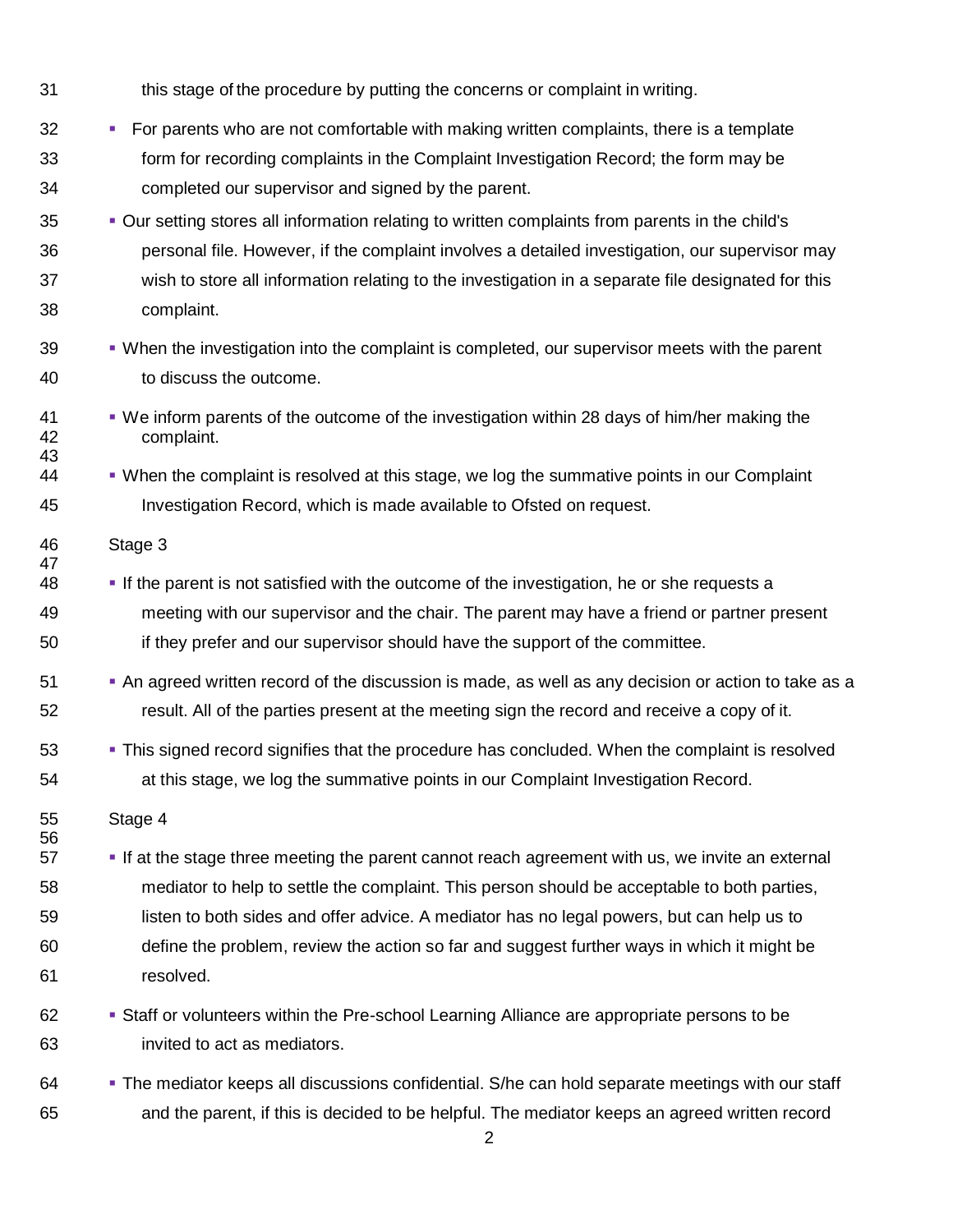of any meetings that are held and of any advice s/he gives.

Stage 5

- 69 • • When the mediator has concluded her/his investigations, a final meeting between the parent and our supervisor and chair is held. The purpose of this meeting is to reach a decision on the action to be taken to deal with the complaint. The mediator's advice is used to reach this conclusion. The mediator is present at the meeting if all parties think this will help a decision to be reached.
- A record of this meeting, including the decision on the action to be taken, is made. Everyone present at the meeting signs the record and receives a copy of it. This signed record signifies that the procedure has concluded.
- *The role of the Office for Standards in Education, Children's Services and Skills (Ofsted), the Local Safeguarding Children Board and the Information Commissioner's Office*
- Parents may approach Ofsted directly at any stage of this complaints procedure. In addition, where there seems to be a possible breach of the setting's registration requirements, it is essential to involve Ofsted as the registering and inspection body with a duty to ensure the Safeguarding and Welfare Requirements of the Early Years Foundation Stage are adhered to.
- 84 Parents can complain to Ofsted by telephone on in writing at:
- Ofsted National Business Unit, Piccadilly Gate, Store Street,
- Manchester M1 2WD Tel: 0300 123 1231
- **· These details are displayed on our setting's notice board, on our website and in our prospectus.**
- **•** If a child appears to be at risk, we follow the procedures of the Local Safeguarding Children Board.
- In these cases, both the parent and our setting are informed and our supervisor work with Ofsted or the Local Safeguarding Children Board to ensure a proper investigation of the complaint, followed by appropriate action.
- 

**•** The Information Commissioner's Office (ICO) can be contacted if you have made a complaint about the way your data is being handled and remain dissatisfied after raising your concern with us. For further information about how we handle your data, please refer to the Privacy Notice given to you when you registered your child at [our/my] setting. The ICO can be